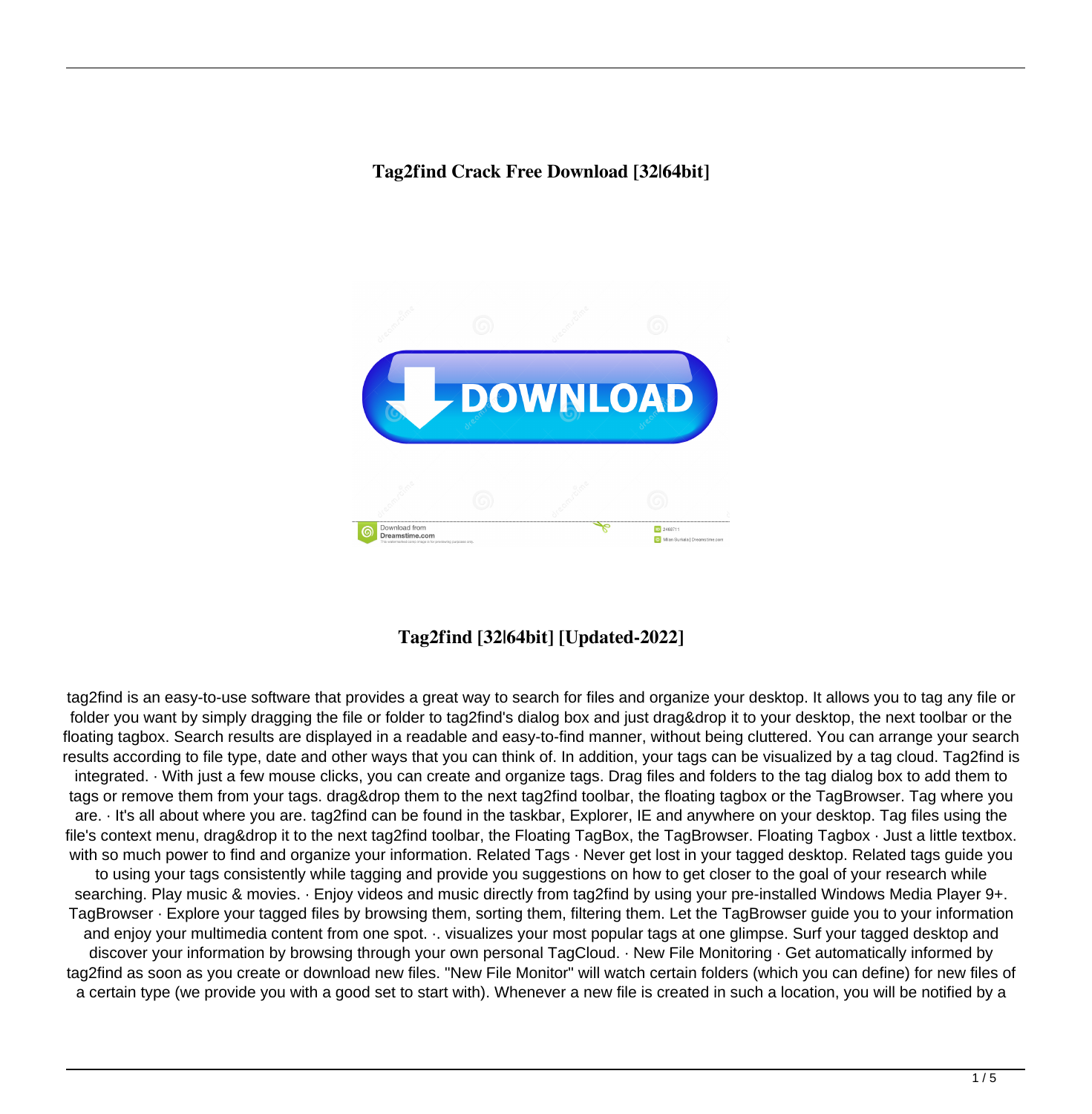small popup that there is a new file and you can now quickly and easily assign your tags to this file

#### **Tag2find Crack+ Product Key Full Free [Updated] 2022**

· The keymacro.dll runs the plugin. It loads the necessary dlls and does the necessary registrations and such. It creates and starts the floating tag box, the tagbrowser and the related tags. When you run it the first time, the first few windows pop up. · You must create a user account for the keymacro.exe. · If you have not already installed the microsoft.NET Framework 2.0, you will need to install it. It is also recommended that you get the latest service pack and all patches for the operating system. · It is highly recommended to use a dedicated IDE for development. There are multiple (preferably free) options available. A great IDE for development is Visual Studio Express. HOW TO INSTALL keymacro.dll · The user has administrative rights for installing the keymacro.dll on the computer. · The Windows installer will install the necessary dlls. · Using the "Run Program" dialog, type keymacro.exe. · Follow the instructions and press Enter. HOW TO USE keymacro.dll · The keymacro.dll needs to be started manually. · Starting the keymacro.exe starts the plugin. · A new toolwindow "Floating TagBox" will open. It shows all files which are currently tagged in your computer. You can drag&drop these files over the tagbox. The files will be added to the tagged search result. · You can start tagging from this window. · When you start tagging, the filebrowser is not opened automatically. You must open it. · The floating tagbox will auto size its width to the screen area. The location on the screen will be determined by the tagbox itself. · The floating tagbox only displays all tags of the currently selected files. · The files you drag over will get tagged. If you drag&drop a file, it will be added to the search result. · The files you drag&drop out of the search result window will be sent to the floating tagbox. · If you start tagging, you can use the little buttons on the tagbox to hide the tagbox. · If you drop a file on the tagbox, a new tag will be added to the existing tags. · After you have finished tagging and added tags, you can get the tagbox out of your screen area by pressing the "Hide TagBox" button 81e310abbf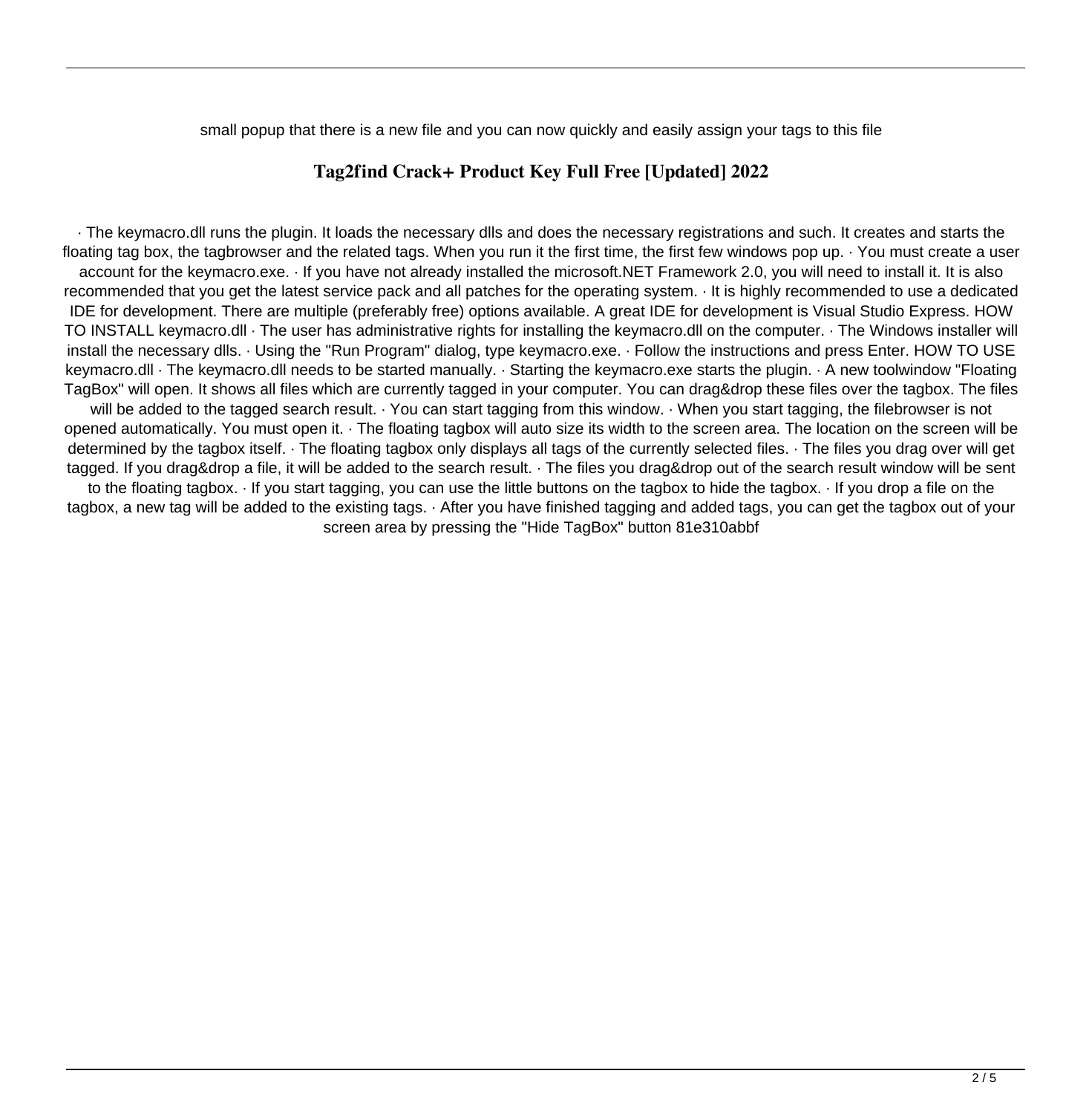# **Tag2find Serial Key For PC**

tag2find is a tag manager for Windows. It provides a tag cloud and a tag search interface for Explorer, and can tag and search your files with various file types such as text files, PDF documents, MP3 files, pictures, movies, web pages, and anything else you can think of. It is easy to use, completely free, and very powerful. tag2find makes it easy to add and manage multiple tags on your files. With the help of tag2find you can arrange the tags in groups to quickly find files or folders, see their importance, their categorization, and get a quick overview of what kind of files are in your folder. You can also sort your tags by any criteria you choose. You can also use tag2find to add tags and check the tags you use frequently. You can use the tag2find auto-tag feature to automatically tag your files. You can also assign short texts to a file for easy retrieval, use tags to organize your files, and tag individual files and folders. You can also use tags to find all files of a certain type or in a particular folder. Tag2find allows you to access your tags wherever you are. It runs in the taskbar, it allows you to easily get an overview of your tag cloud, and you can drag and drop your files directly into it to add or remove tags. If you are bored of your tag management solution, you can also use tag2find as a unified desktop for all your files. tag2find will automatically tag your files based on their contents. You can quickly and easily organize your file tags by categorizing them in groups. For example, you can create group tags for file types, file types and web pages. You can also organize your files by date or by their importance. You can also use tag2find to find all files that contain a certain tag or use any of your tags as search terms. The tag2find search bar is great for this purpose. You can find all files that contain a particular tag by just typing a tag into the search field, or you can quickly find all files that contain a certain file type by using the file type filter. You can use the various tags to find all files that contain a particular word. With the help of the TagBrowser, you can quickly find all files that contain one or more of your tags. tag2find is integrated. · tag2find can be integrated everywhere where you need it - in the taskbar, in

## **What's New in the?**

This component is a highly configurable tool for tagging your information. It can be used on any platform, desktop or laptop, as long as you have installed.NET Framework 2.0 and Microsoft Windows. Installing If you have Windows Explorer add-ons: In Internet Explorer: Click on the Download button. Select your browser and click on "Download." From the file download dialog box, select the files and double-click to start the installation. If you have other add-ons, the Add-on compatibility check may fail. If this is the case you can still proceed and install by clicking on the [Install] button. Windows Vista: In Windows Vista, on the first screen of the installation wizard, click the [Install] button and follow the prompts that appear. If you have not specified any language: At the next screen, click the [Next] button. Click on the [Language] button, and choose English or any other language you need. At the next screen, click the [Next] button. At the next screen, click the [Install] button. If you have specified any languages: At the next screen, click the [Change Language...] button, and select one of the languages you want to install. At the next screen, click the [Next] button. Click on the [Finish] button to start the installation. After the installation is completed, if you have any problems, click the [Close] button on the top right corner of the screen. The following configuration parameters are available when using the Basic version of tag2find: Configuration dialog: General Advanced: Name: A unique name for your tags, used later to automatically sort your information. Description: A short description for your tags, used later to automatically sort your information. Enable search tooltips: check to see that search tooltips for your tags appear, when hovering over them. Enable search suggestions: check to see that search suggestions for your tags appear, when you type into the search box. List of tags to use when searching: these will appear in the Tag browser, if you have chosen the Search tab and click the [List tags] button, for each of the tags you want to use in the search. If you check the 'Default tags' checkbox, these will be used as default tags. List of tags to use when searching by related tag: these will appear in the Tag browser, if you have chosen the Search tab and click the [List related tags] button, for each of the tags you want to use in the search. If you check the 'Default tags' checkbox, these will be used as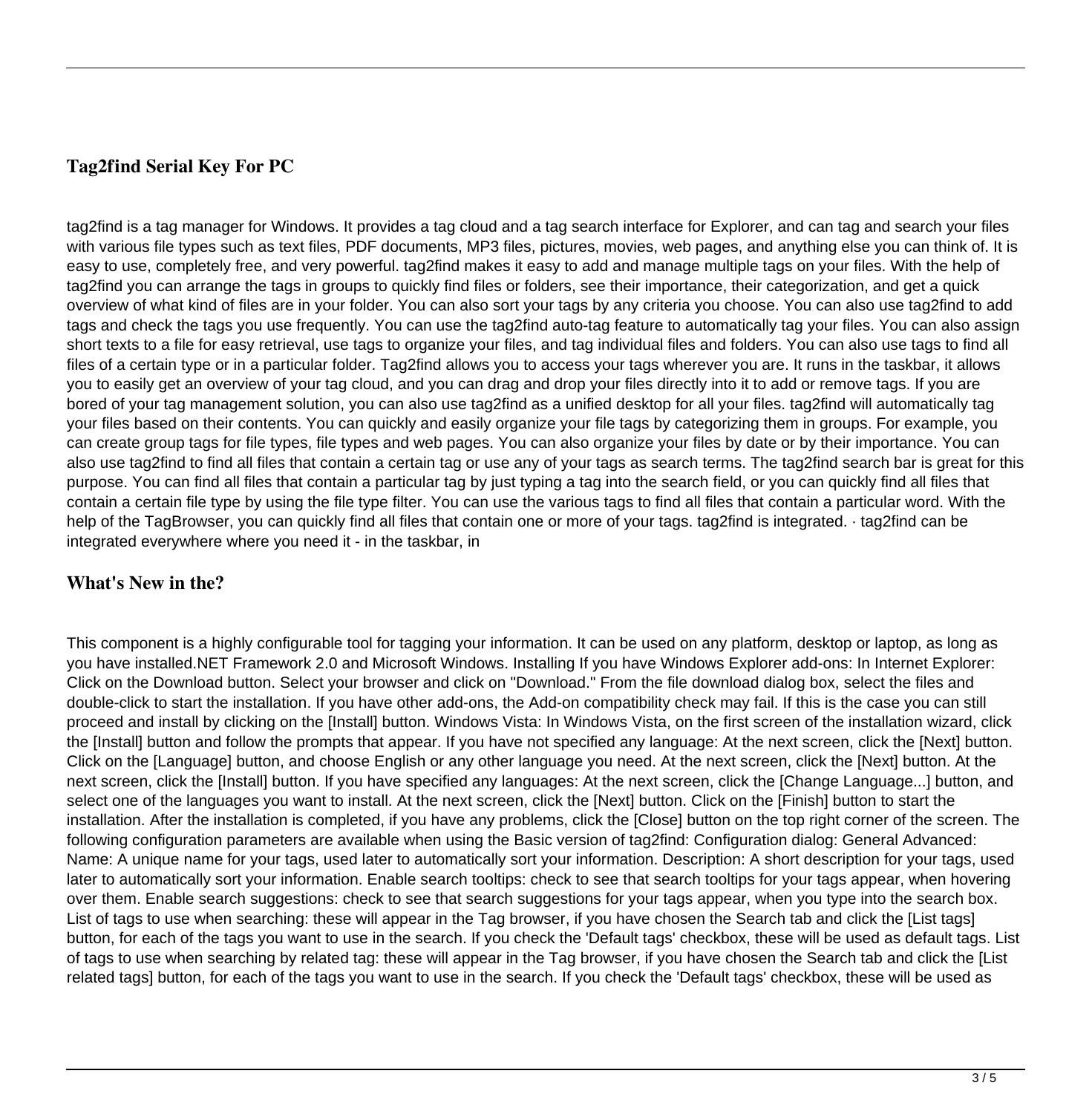default tags. Default tags: if you have